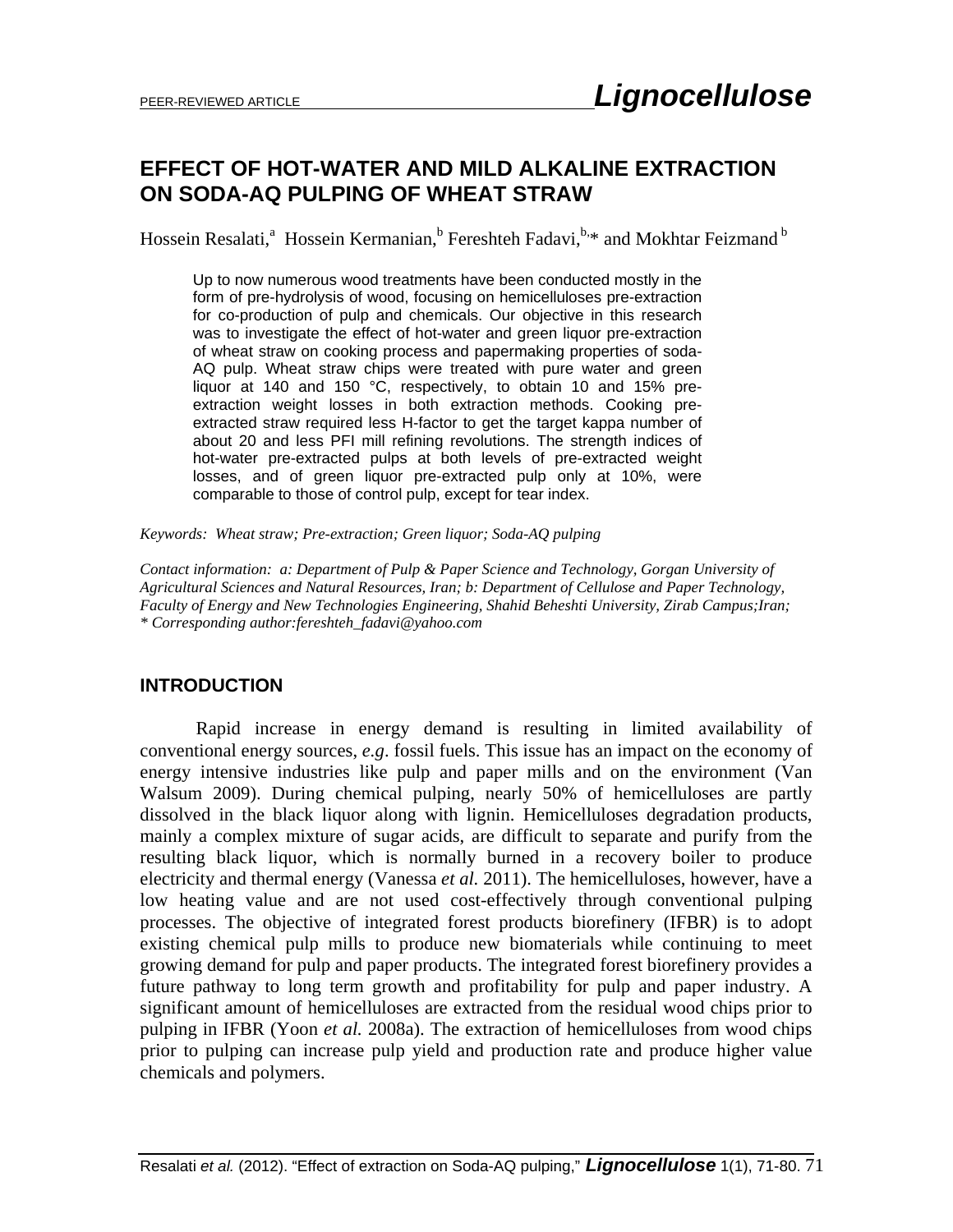In addition, in many countries the wood supplies availability will not continue to meet the rising demand for very long (Deniz *et al.* 2004). Moreover the emergence of bio-fuels will lead to an increased demand for wood and thus it seems likely that both wood consumption and wood prices will increase as a consequence (Jahan *et al.* 2009). So, concerns about long term fiber supply and more stringent environmental restrictions have increased the interest in non-wood raw materials for paper manufacture (Goel *et al.* 2000). The open structure and low lignin content of cereal straw makes its chemical processing relatively easy in particular non-sulfur processes.

Up to now different extraction methods prior to pulping including autohydrolysis (hot-water extraction), alkaline, near neutral, and acidic extractions in different raw materials have been investigated in order to determine the optimized extraction conditions.

Smith *et al.* (2008) and Yoon *et al.* (2008) reported that the pH of the extracting solution provides detailed information about the reaction conditions. Yoon *et al.* (2008) and Al-dajani *et al.* (2009) concluded that the hot-water (autohydrolysis) should be terminated before the pH of the hydrolysate drops below 3.5. Lei et al. (2010) in the hotwater pre-extraction of baggase found that the strength properties of pulps were still acceptable when the mass removal was about 10 to 15%. Yoon *et al.* (2008b) investigated the possible practical implementation of the near neutral pre-extraction process on hardwoods at various elevated temperatures with sodium hydroxide, sodium carbonate and green liquor. They found that the pulp yield was only 1% lower than that of control pulp, and no significant difference in paper strength was found in handsheet tests.

In this study the effect of hot-water and green liquor pre-extraction of wheat straw on cooking process and papermaking properties of soda-AQ pulp has been investigated.

## **EXPERIMENTAL**

#### **Preparing the Raw Material**

Wheat straw was cut into 2 to 3 cm length pieces and quickly washed with tap water for elimination of non-fibrous impurities and at last dried for hot-water and green liquor pre-extraction studies.

#### **Hot-water and Green Liquor Pre-extraction**

The green liquor was prepared from Mazandaran wood and paper industries (MWPI) and its composition is shown in table 1.

| Density         | $1.2$ g/cm <sup>3</sup> |
|-----------------|-------------------------|
| Sodium oxide    | $143$ g/lit             |
| Sodium sulfide  | 110 $g$ /lit            |
| Suspended solid | $0.05$ g/lit            |
|                 | 14                      |

**Table 1.** Chemical Composition of Green Liquor Used in Pre-extraction Process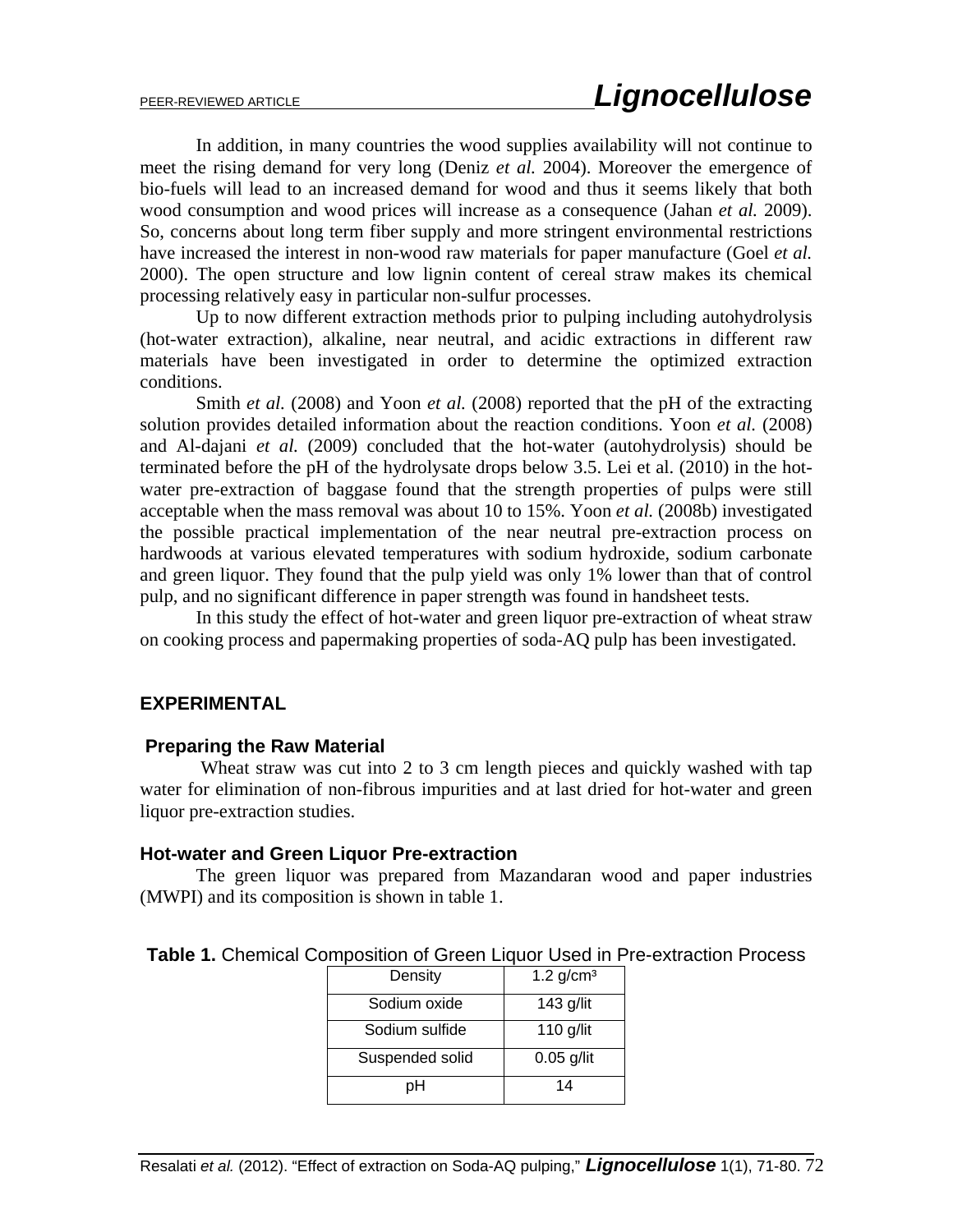The pre-extraction and cooking experiments were conducted in a digester with 6 cylindrical 2.5 liter bombs rotating in hot glycerin oil. In each pre-extraction and cooking process, 100 grams (oven dried basis) of wheat straw chips were subjected to pure water and green liquor extraction and/or cooking, at liquor to wood ratio of 6 to 1.

 The chips were first impregnated with the pre-extraction liquors for 30 minutes at room temperature, and then subjected to pre-extraction at 130, 140, and 150  $\degree$ C for hotwater and at 140 °C for green liquor pre-extraction. 3 % total alkali, based on OD straw, was used for green liquor pre-extraction. After pre-extraction, the liquor has been separated from the chips for pH measurement, and then washed with tap water on a 200 mesh screen and air dried for weight loss determination.

## **Pulping**

The soda-AQ pulping of control and pre-extracted straw chips, were done at different cooking times (20 to 90 minutes), temperatures (150 to 160 °C), alkali charges (14 to 18 % as NaOH), and 0.1% AQ in order to achieve the target kappa number of about 20. After cooking, the black liquor was drained for pH measurement and the pulp was washed with tap water on a 200 mesh screen. The screened yield was determined gravimetrically and kappa number was determined according to T236 om-85.

### **Refining and Handsheet Properties**

The pre-extracted and control pulp samples were refined with a PFI mill to a freeness level of about 33 °SR according to the TAPPI T 248-sp standard. Handsheets with a basis weight of 60  $g/m^2$  were made using a laboratory handsheet former, then pressed and dried according to TAPPI T205 sp-95. Burst, tear and tensile strength were measured according to the related TAPPI standards. The data were analyzed using SAS statistical software. The results of handsheet properties were analyzed with factorial experiment in completely randomized design. Duncan test with 99% confidence level used for comparing and grouping the mean values.

## **RESULTS AND DISCUSSION**

#### **Pre-extraction**

As can be seen in Tables 2 and 3, the higher the H-factor of the pre-extraction process, the higher was the weight loss but at lower pH of extracted liquor. The straw weight loss during pre-extraction was varied with pre-extraction conditions from 8 % at the mildest condition (pure water, 130  $\degree$ C, and 50 min) to 17% at the most severe condition (pure water, 150  $\degree$ C, and 90 min). The target weight losses of 10 and 15% in hot water pre-extraction were obtained at higher H-factors compared to green liquor preextraction. Hot water pre-extraction at 150 °C for 30 and 60 min (run NO 9 and 10) and green liquor pre-extraction at 140 °C for 60 and 90 min (run NO 13 and 14) were needed for 10 and 15 % weight losses, respectively. The final pH of hot-water pre-extracted liquor was lower than green liquor (4.1 to 4.5 versus 5.5 to 6.1), although the initial pH of green liquor solution was 13 versus about 7 for pure water. The pH drop during green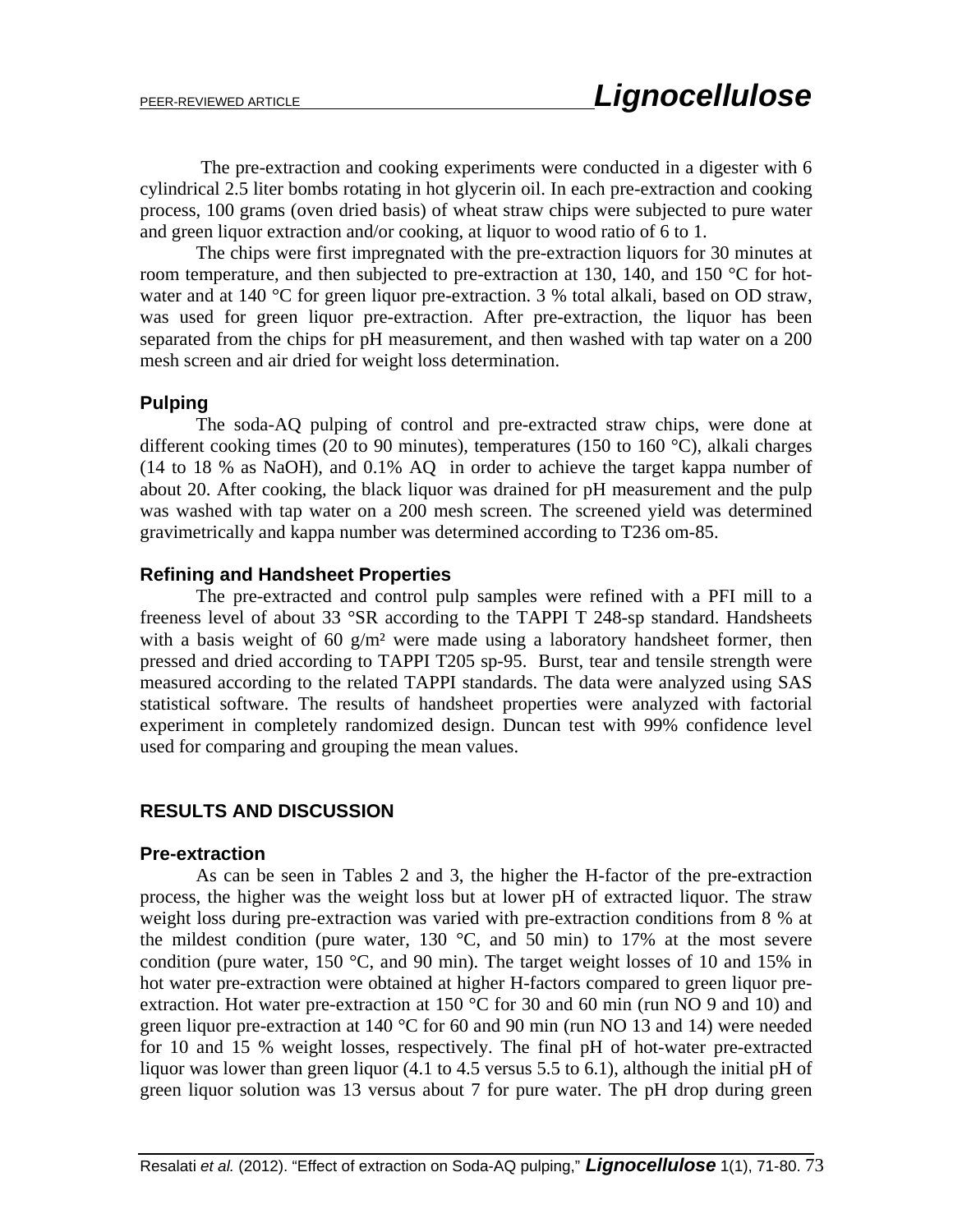liquor and water extraction is caused by forming acetic acid through hydrolysis of acetyl groups in the hemicelluloses and the pre-extraction process is autocatalytic (Yoon *et al.* 2008b; Amidon 2008; Testova 2006; Tunc *et al.* 2010).

| Run | max           | Time at maximum   | $H - factor$ | Weight loss | Final       |
|-----|---------------|-------------------|--------------|-------------|-------------|
|     | $^{\circ}$ C) | temperature (min) | (hr)         | (%)         | рH          |
|     | 130           | 50                | 29           | 8.05        | unavailable |
| 2   | 130           | 60                | 34           | 8.4         | unavailable |
| 3   | 130           | 70                | 39           | 8.44        | unavailable |
| 4   | 130           | 80                | 43           | 9.013       | 4.5         |
| 5   | 140           | 50                | 75           | 11.2        | unavailable |
| 6   | 140           | 60                | 87           | 10.43       | 4.52        |
|     | 140           | 70                | 99           | 11.6        | unavailable |
| 8   | 140           | 80                | 112          | 12.2        | unavailable |
| 9   | 150           | 30                | 113          | 9.98        | 4.4         |
| 10  | 150           | 60                | 196          | 14.86       | 4.21        |
| 11  | 150           | 90                | 279          | 17.08       | 4.09        |

**Table 2.** The Effects of Hot-water Pre-extraction Conditions on Straw Weight Loss and Final pH

**Table 3.** The Effects of Green Liquor Pre-extraction Conditions on Straw Weight Loss and Final pH

| Run | max | Time at maximum   | - factor        | Weight loss | Final |
|-----|-----|-------------------|-----------------|-------------|-------|
|     | ۱ص٥ | temperature (min) | $^{\prime}$ hr) | (%)         | pН    |
| 12  | 140 | 30                | 49              |             | 6.07  |
| 13  | 140 | 60                |                 | 9.5         | 5.61  |
| 14  | 140 | 90                | 124             | 14.76       | 5.45  |

# **Soda-AQ Pulping**

The pre-extracted straw samples required less H-factor than the control unextracted sample (lower maximum temperature at lower cooking times) to reach a target pulp kappa number of about 20 (Tables 4, 5, and 6). This might be due to the increased accessibility of the cell wall and cleavage of lignin carbohydrate covalent bonds during pre-extraction (Yoon *et al.* 2008). This result is in agreement with the earlier studies on the effect of pre-extraction on pulping conditions (Yoon *et al.* 2008a,b; Testova 2006). The cooking yield (digester yield) of pre-extracted chips was much higher than that of control one. However, the total pulp yield (based on the original straw) of pre-extracted samples were lower than the control sample at similar kappa number of about 20, but the yield loss was more sever in case of samples pre-extracted at 15% weight loss. Moreover, the total pulp yield in case of 15% weight loss in pre-extraction, was much lower in green liquor than hot water pre-extraction.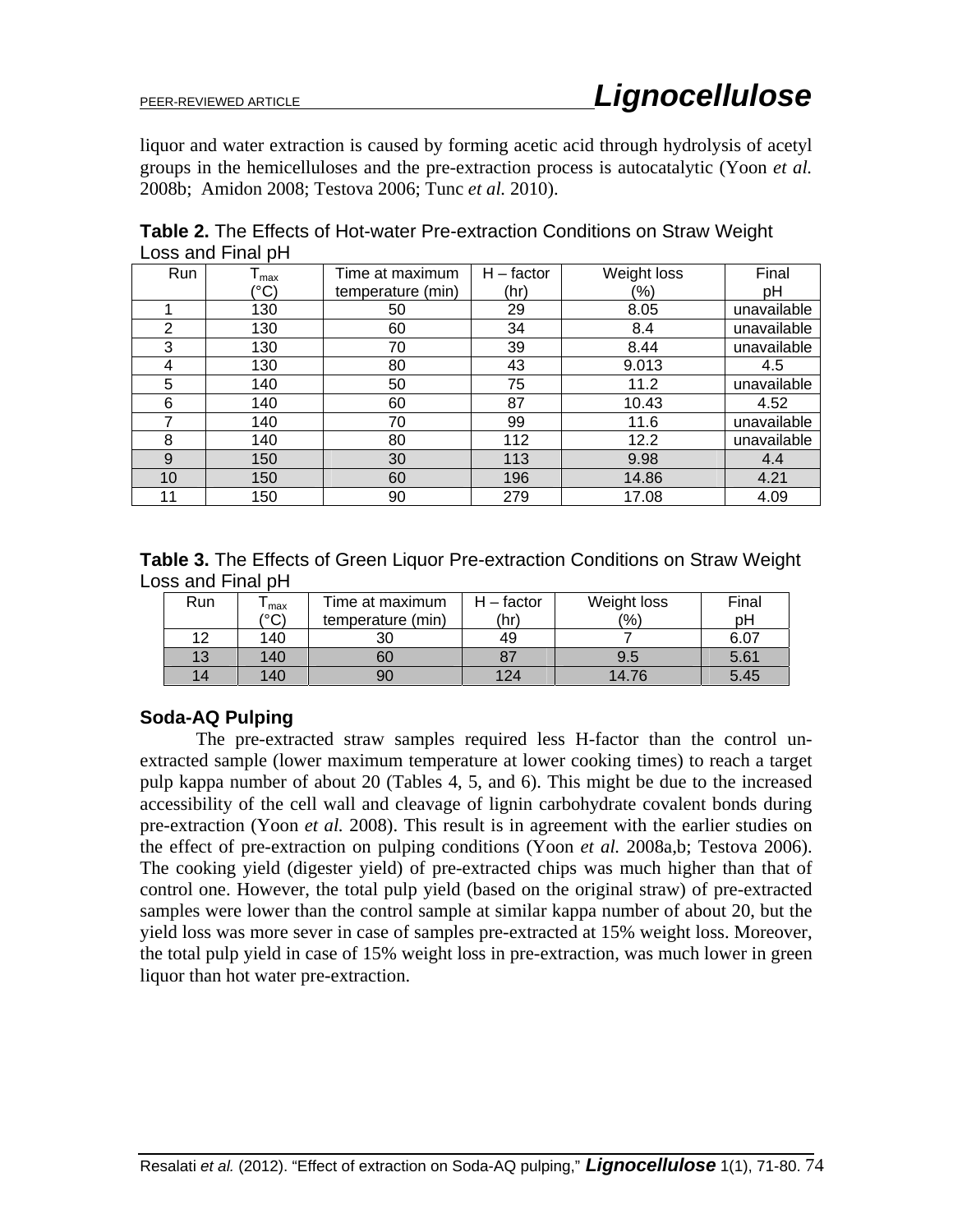| ullingi vi vulitivi vilaw |                |            |          |           |        |  |  |  |
|---------------------------|----------------|------------|----------|-----------|--------|--|--|--|
| Temperature               | Alkalinity (%) | Time (min) | H-factor | Yield (%) | Kappa  |  |  |  |
| (°C)                      |                |            | (hr)     |           | number |  |  |  |
| 160                       | 16             | 30         | 287      | 53.0      | 22     |  |  |  |
| 160                       | 16             | 60         | 477      | 51.0      | 20     |  |  |  |
| 160                       | 16             | 90         | 677      | 50.0      |        |  |  |  |
| 160                       | 18             | 30         | 287      | 50.2      | 18     |  |  |  |
| 160                       | 18             | 60         | 477      | 49.0      | 16     |  |  |  |
| 160                       | 18             | 90         | 677      | 47.7      | 15     |  |  |  |

**Table 4.** The Effects of Pulping Conditions on H-factor, Pulp Yield and Kappa Number of Control Straw

|  | <b>Table 5.</b> The Effects of Pulping Conditions on H-factor, Pulp Yield and Kappa |  |  |  |
|--|-------------------------------------------------------------------------------------|--|--|--|
|  | Number of Hot-water Pre-extracted Chips                                             |  |  |  |

| Pre-<br>extraction<br>Wt. loss<br>(% ) | Cooking<br>temp<br>$(^{\circ}C)$ | Alkalinity<br>$(\%)$ | Time at<br>maximum<br>temp<br>(min) | Pre-<br>extraction<br>H-factor | Total<br>н-<br>factor | Kappa<br>number | Digester<br>Yield<br>(%) | Total<br>yield<br>(%) |
|----------------------------------------|----------------------------------|----------------------|-------------------------------------|--------------------------------|-----------------------|-----------------|--------------------------|-----------------------|
| 10                                     | 150                              | 16                   | 30                                  | 114                            | 227                   | 22              | 55.8                     | 50.2                  |
| 10                                     | 150                              | 16                   | 50                                  | 156                            | 269                   | 20              | 55.3                     | 49.8                  |
| 10                                     | 150                              | 16                   | 70                                  | 208                            | 321                   | 18.2            | 53.6                     | 48.2                  |
| 15                                     | 150                              | 16                   | 30                                  | 114                            | 315                   | 22              | 55.7                     | 47.3                  |
| 15                                     | 150                              | 16                   | 45                                  | 155                            | 356                   | 19.5            | 54.7                     | 46.4                  |
| 15                                     | 150                              | 16                   | 60                                  | 197                            | 398                   | 19              | 52.4                     | 44.5                  |
| 15                                     | 160                              | 14                   | 60                                  | 490                            | 692                   | 26              | 54.4                     | 46.2                  |
| 15                                     | 160                              | 16                   | 40                                  | 357                            | 559                   | 19              | 52.2                     | 44.4                  |
| 15                                     | 160                              | 16                   | 60                                  | 490                            | 692                   | 16.5            | 50.7                     | 43.2                  |
| 15                                     | 160                              | 18                   | 60                                  | 490                            | 692                   | 15              | 50                       | 42.5                  |

**Table 6.** The Effects of Pulping Conditions on H-factor, Pulp Yield and Kappa Number of Green Liquor Pre-extracted Chips

| Pre-<br>extraction<br>Wt. loss<br>(%) | Cooking<br>temp<br>$(^{\circ}C)$ | Alkalinity<br>$\frac{1}{2}$ | Time at<br>maximum<br>temp<br>(min) | Pre-<br>extraction<br>H-factor | Total<br>H-factor | Kappa<br>number | Digester<br>yield<br>$(\% )$ | Total<br>yield<br>$(\%)$ |
|---------------------------------------|----------------------------------|-----------------------------|-------------------------------------|--------------------------------|-------------------|-----------------|------------------------------|--------------------------|
| 10                                    | 150                              | 16                          | 30                                  | 114                            | 164               | 22              | 55.3                         | 49.8                     |
| 10                                    | 150                              | 16                          | 50                                  | 156                            | 206               | 20              | 55.3                         | 49.8                     |
| 15                                    | 150                              | 16                          | 20                                  | 105                            | 230               | 21.2            | 53.8                         | 45.7                     |
| 15                                    | 150                              | 16                          | 40                                  | 131                            | 226               | 20              | 52.7                         | 44.8                     |
| 15                                    | 150                              | 16                          | 60                                  | 182                            | 307               | 17              | 51.3                         | 43.6                     |

## **Refining Response**

The control and pre-extracted pulp samples were refined to similar freeness level of 33 to 34 °SR. The pulp samples from both hot-water and green liquor pre-extraction at 10% weight loss, needed higher PFI revolutions than control pulp (see figure 1). This is likely due to the lower content of hemicelluloses in the pre-extracted samples in which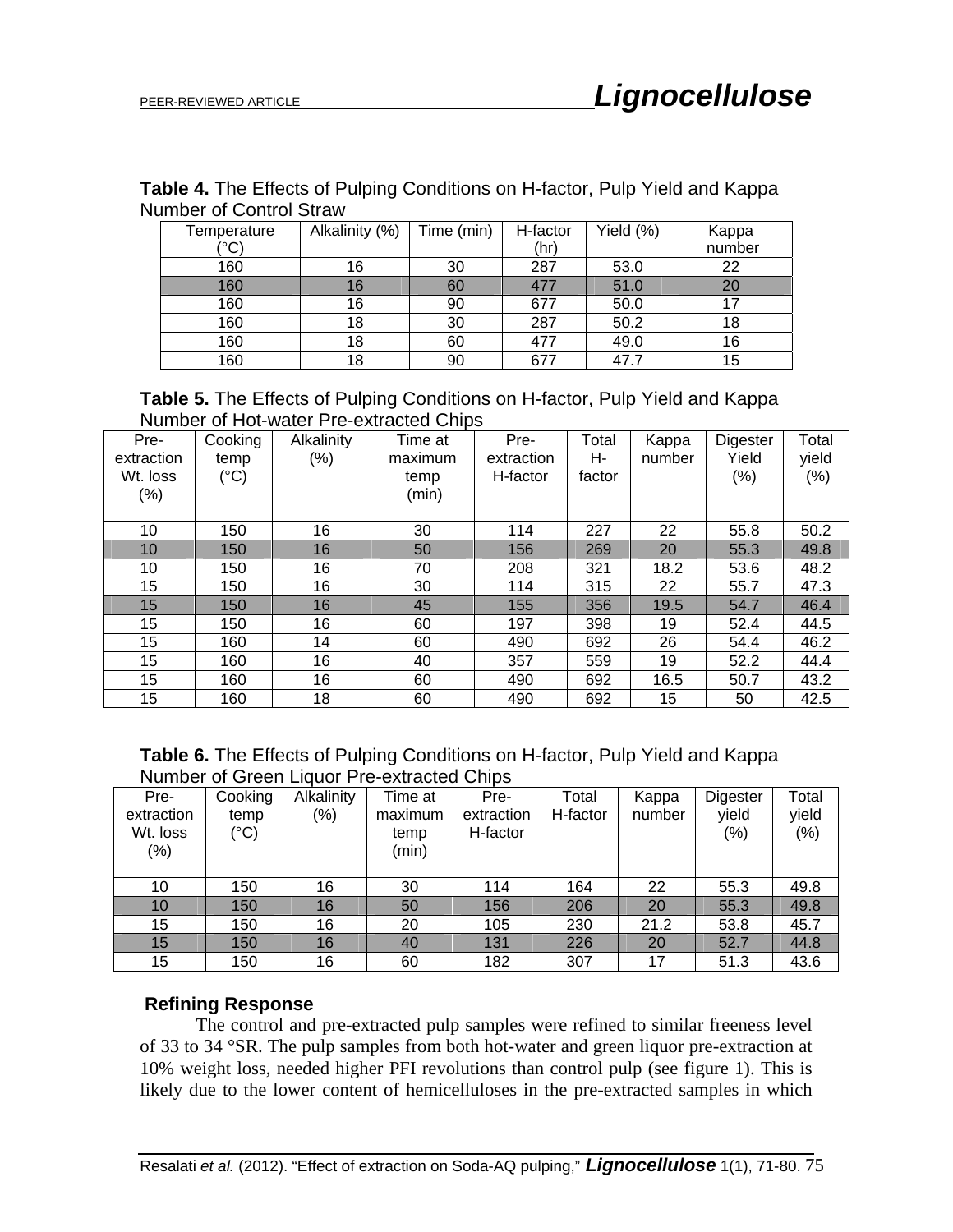the fibers have lower swellability and flexibility (Helmerius *et al.* 2010; Yoon and Heiningen, 2008). However, in case of 15 % weight loss, the pre-extracted pulps required lower PFI revolutions than the control pulp because much more hemicelluloses has been lost and the fibers became more brittle and the freeness dropped more rapidly through sever fiber cutting and higher fine formation.



**Fig. 1.** The refining response of the pre-extracted pulp samples versus control pulp. (HWP-10% and HWP-15% stand for pulps pre-extracted with hot water at 10 and 15% weight losses, respectively. GLP-10% and GLP-15% stand for pulps pre-extracted with green liquor at 10 and 15% weight losses, respectively, and control stand for pulp without any pre-extraction)

# **Strength Properties**

The tensile and burst strengths in the pre-extracted samples at 10% weight loss were similar to the control one. However, these strengths in hot-water pre-extracted pulps were slightly higher than green liquor pre-extracted pulp sample. In both cases, these bonding related strengths were lower in 15% weight loss than 10%, especially in case of green liquor, which may be due to lower inter-fiber bonding ability because of sever dissolution of hemicelluloses during pre-extraction stage and lower refining revolutions.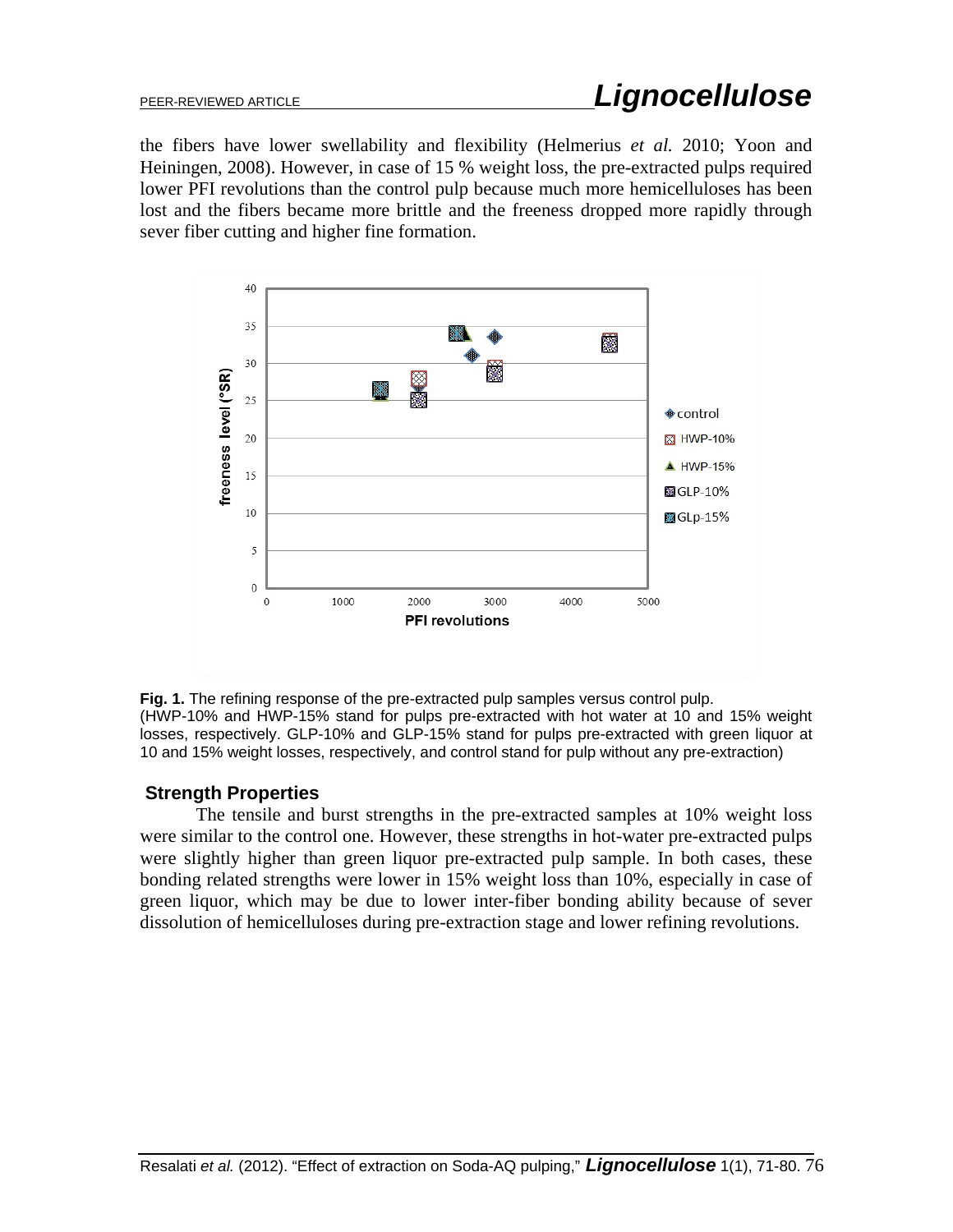# PEER-REVIEWED ARTICLE *Lignocellulose*



**Fig. 2.** The effects of different pre-extractions on the tensile index in comparison with control pulp



**Fig. 3.** The effects of different pre-extractions on the burst index in comparison with control pulp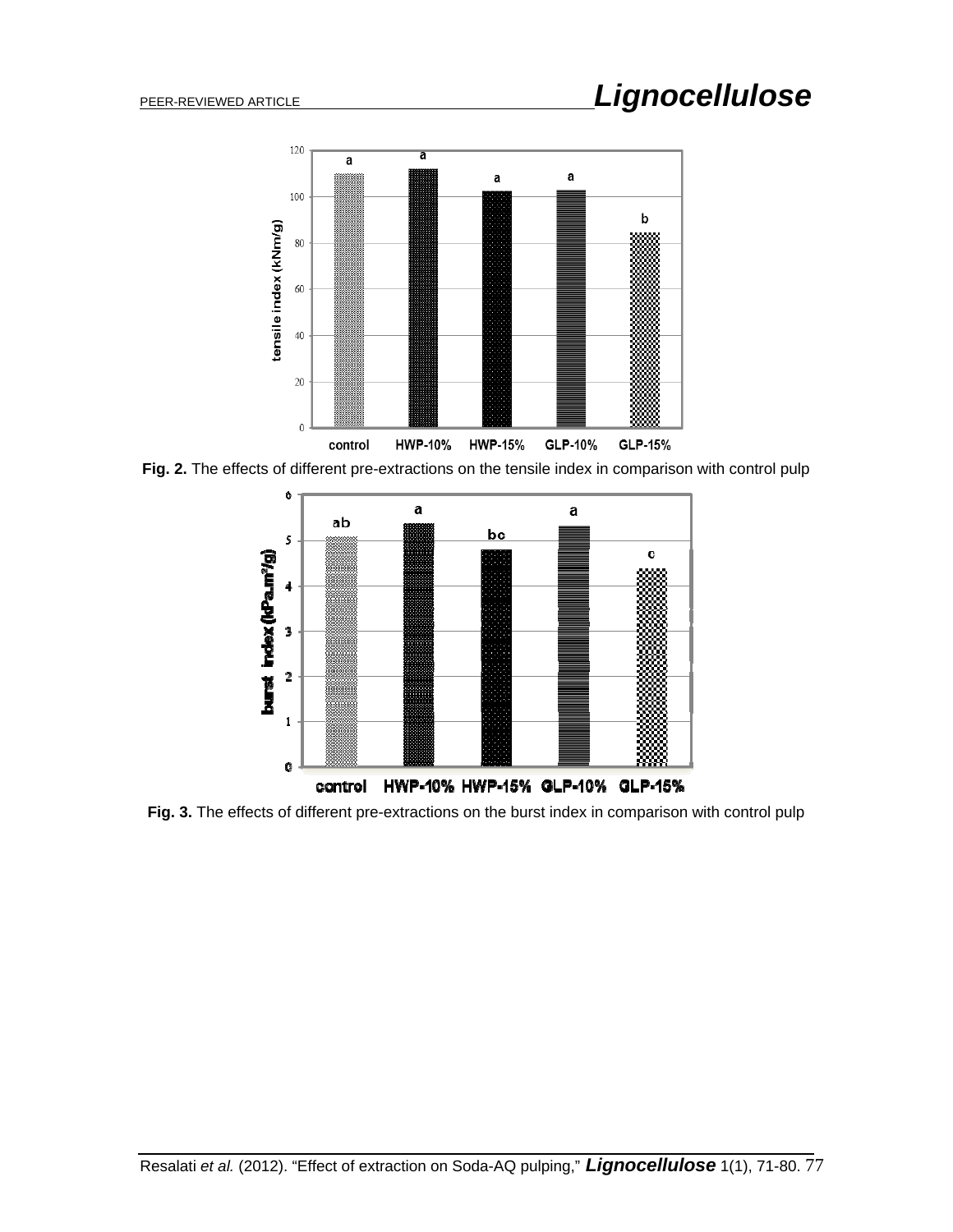

**Fig. 4.** The effects of different pre-extractions on the tear index in comparison with control pulp

 The tear strength mainly depends on fiber length, fiber strength, and degree of inter-fiber bonding (Testova 2006). As is shown in Fig. 4, the tear strength of the control pulp was higher than the pre-extracted samples, except hot-water pre-extracted pulp at 15 % weight loss. The pulp from hot-water pre-extraction at 15% weight loss had higher tear strength than the control and the other pre-extracted samples which may be due to the lowest refining revolutions and relatively lower tensile and burst strengths. The lowest tear strength belonged to green liquor pre-extracted pulp at 15% weight loss, which had also the lowest burst and tensile strengths which may be due to higher dissolution of hemicelluloses and higher brittle and low strength fibers.

# **CONCLUSIONS**

- 1- The target weight losses of 10 and 15% in hot water pre-extraction were obtained at higher H-factors compared to green liquor pre-extraction.
- 2- The final pH of hot-water pre-extracted liquor was lower than green liquor. The pre-extracted straw samples, required less H-factor than the control un-extracted sample, to reach a target pulp kappa number of about 20. The total pulp yield in case of 15% weight loss in pre-extraction was much lower in green liquor than hot water pre-extraction.
- 3- The pulp samples from both hot-water and green liquor pre-extraction at 10% weight loss, due to the lower content of hemicelluloses, needed higher PFI revolutions than control pulp. However, in case of 15% weight loss, the preextracted pulps required lower PFI revolutions than control pulp because much more hemicelluloses has been lost and the fibers became more brittle.
- 4- The tensile and burst strengths in the pre-extracted samples at 10% weight loss were similar to the control one, and these strengths in hot-water pre-extracted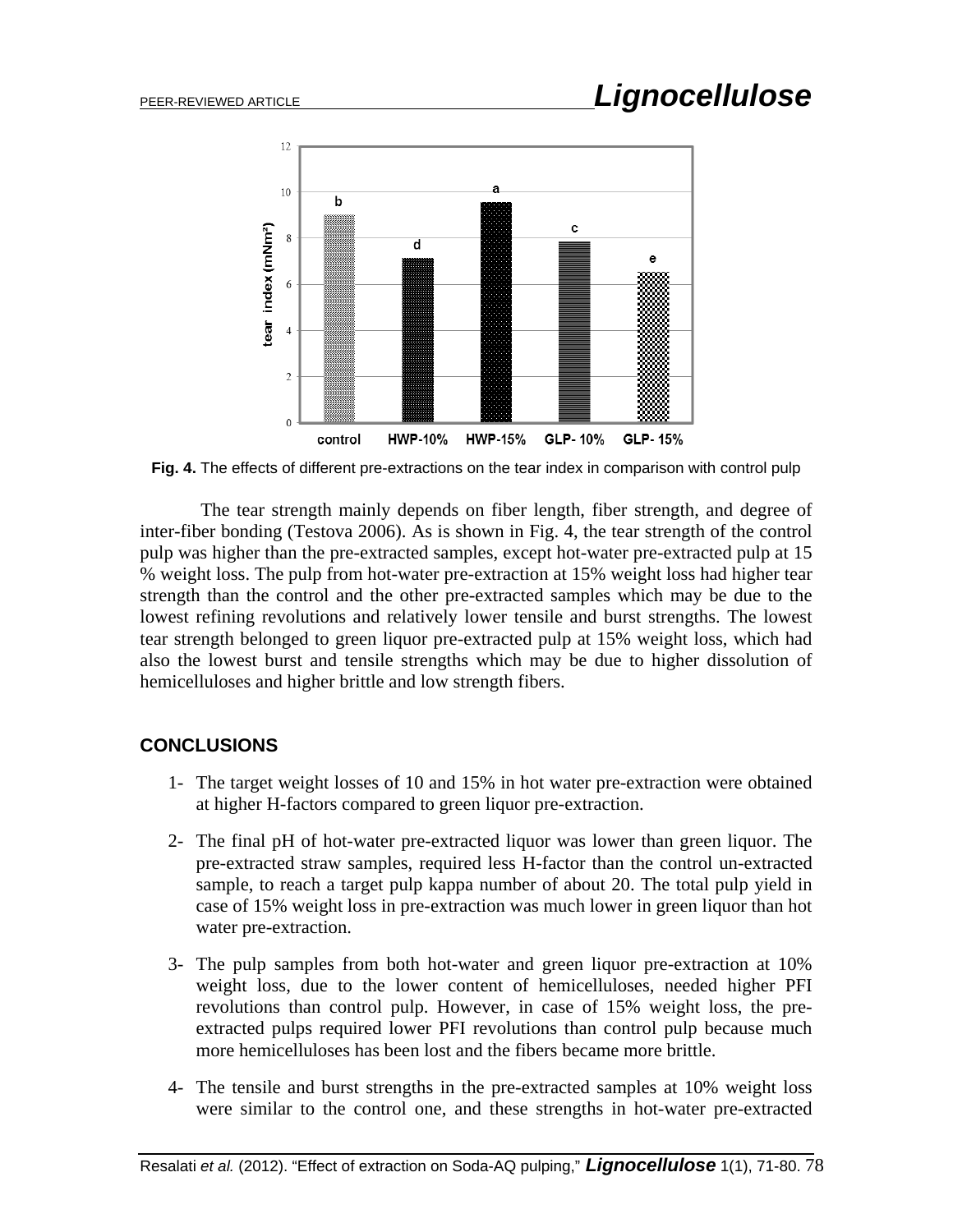pulps were slightly higher than green liquor pre-extracted pulp sample. In both cases, these bonding related strengths were lower in 15% weight loss than 10%; this was true especially in the case of green liquor because of severe dissolution of hemicelluloses during pre-extraction stage and lower refining revolutions. The tear strength of the control pulp was higher than the pre-extracted samples, except hot-water pre-extracted pulp at 15 % weight loss.

# **ACKNOWLEDGMENTS**

The authors express their appreciation to the Department of Cellulose and Paper Technology, Faculty of Energy and New Technologies Engineering, Shahid Beheshti University, Zirab campus, and the Department of Pulp & Paper Science and Technology, Gorgan University of Agricultural Sciences and Natural Resources, for their cooperation to carry out the required experiments.

# **REFERENCES CITED**

- Al-Dajani, W., and Tschirner, U. (2008). "Pre-extraction of hemicelluloses and subsequent Kraft pulping part I: Alkaline extraction," *Tappi Journal* 7(6), 3-8.
- Amidon, T. "Extraction of hemicellulose from hardwood chips with 23% total mass reduction," *Presentation at the TAPPI International Bioenergy and Bioproducts Conference.* Portland, OR, August 21, 2008.
- Deniz, I., Kirci, H., and Ates, S. (2004). "Optimization of wheat straw (*Tiriticum durum*) kraft pulping," *Industrial Crops and Products* 19(3), 237-243.
- Goel, A., Tschirner, U., Jewel, M., and Ramaswamy, S. (2000). "Comparison of refining response of soda-AQ and organosolv wheat straw pulps with traditional wood pulps," *Presentation at TAPPI Pulping/Process and Product Quality Conference Proceeding*, pp. 1071-1081.
- Helmerius, J., Vinblad Von Walter, J., Rova, U., Berglund, K., and Hodge, D. (2010). "Impact of hemicellulose pre-extraction for bioconversion on birch kraft pulp properties," *Bioresources technology,* 101(15), 5996-6005.
- Jahan, M., Gunter, B., and Rahman, A. (2009). "Substituting wood with nonwood fibers in papermaking: A win-win solution for Bangladesh," Bangladesh development research working paper series (BDRWPS) No. 4 (http://www.Bangladeshstudies.org).
- Lei, Y., Liu, S., Li, J. and Sun, R. (2010). "Effect of hot-water extraction on alkaline pulping of bagasse," *Biotechnology Advances*, 28(5), 609-612.
- Mehdipoor, A. (2011). "Energy efficiency measures in an average Scandinavian kraft pulp mill with hemicelluloses pre-extraction, hot-water and dilute acid extraction," Master's thesis, Department of energy and environment, division of heat and power technology, Chalmers University of Technology, Goteborg Sweden.
- Smith, A., Cullinan, H., and Krishnagopalan, G. (2008). "Effect of hot-water extraction conditions on subsequent kraft pulping of pine chips," TAPPI engineering, pulping and environmental conference, August 24-27, Portland Oregon.